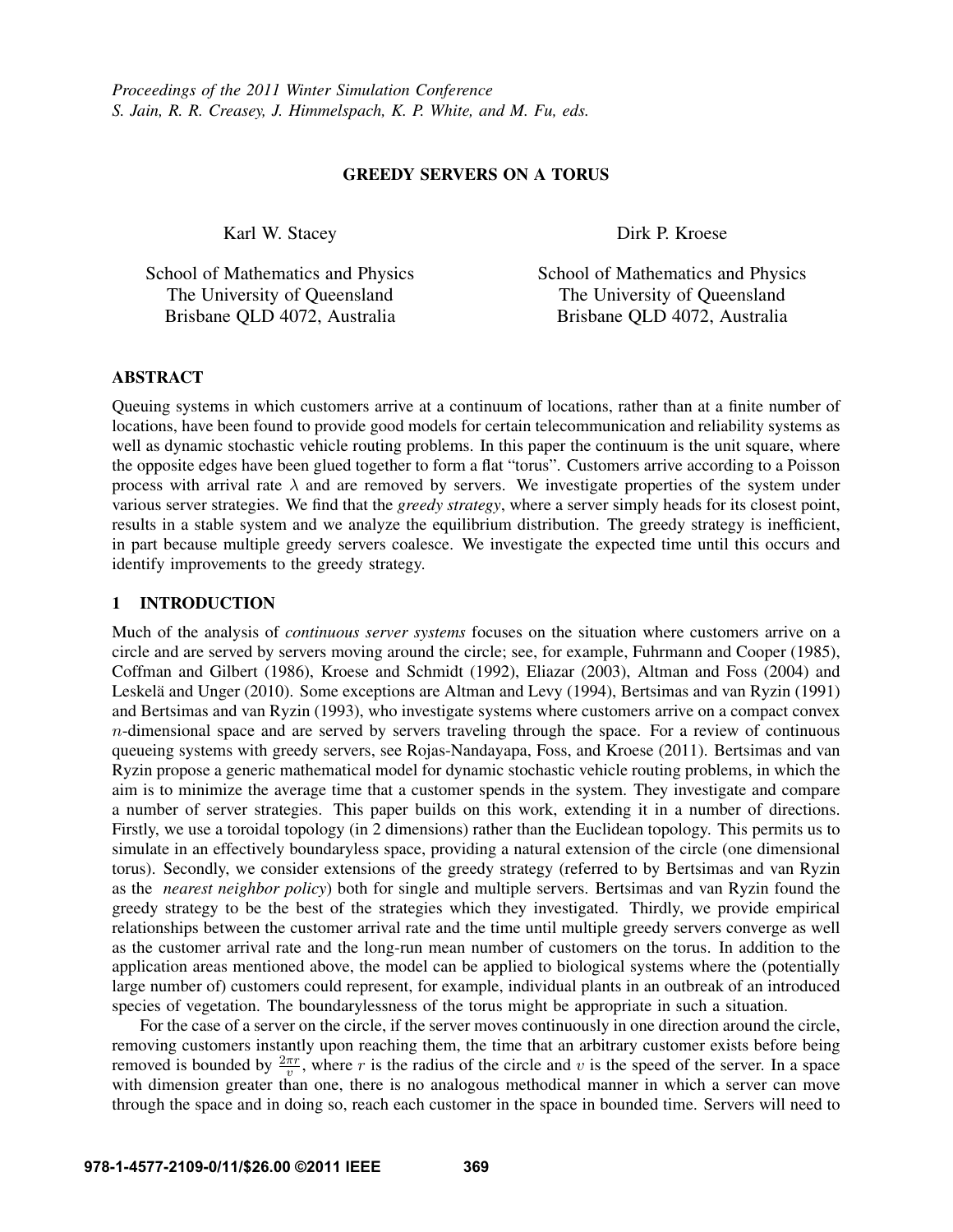actively travel towards customers. The absence of a methodical manner, in which a server can sweep up all customers in bounded time, suggests the following questions. Does there exist a server strategy such that the system is stable? If so, how does stability depend on the customer arrival rate  $\lambda$ ? And what is the minimum average number of customers in the system that can be achieved by an optimal strategy? Altman and Levy (1994) consider fairness criteria such as First-Come-First-Served (and variants of this, such as First-Come-First-Served restricted to customers within a certain radius of the server's current position). In this paper, the goal of the servers is simply to minimize the mean time that an arbitrary customer spends on the torus. For a stable system, this is equivalent to minimizing the long-run expected number of customers on the torus. Another interesting question relating to a stable system is: What is the equilibrium distribution of the number of customers in the system and how does this depend on the arrival rate  $\lambda$ ?

We find empirically that the greedy strategy results in a stable system for all arrival rates  $\lambda$ , where the number of customers in equilibrium is right-skewed with a mean that is quadratic in  $\lambda$ . We find empirically that the mean time until two greedy servers coalesce, after initially being maximally separated, is asymptotically linear in  $\lambda$ .

The rest of the paper is organized as follows. Section 2 describes the model, offers some rules of thumb for effective server strategies, and provides a method for simulating the system. In Section 3 we introduce a method to simulate the greedy strategy. We then discuss the time until greedy servers coalesce, the stability of the system under a greedy strategy, and the equilibrium distribution of the number of customers on the torus. Some improved server strategies are discussed in Section 4. Section 5 provides a numerical comparison of these strategies.

## 2 THE MODEL

Let  $E = [0, 1]^2$  be the unit square and let T be a torus generated from E by identifying the point  $(0, y)$  as being the same as the point  $(1, y)$  for all  $y \in [0, 1]$  and the point  $(x, 0)$  as being the same as the point  $(x, 1)$ for all  $x \in [0, 1]$ . Customers, henceforth referred to as *points*, arrive according to a Poisson process with rate  $\lambda$  per unit of time. Once a point arrives, it is assigned a random position on the torus. The positions of points are independent and have a uniform distribution on T. On T live n *servers*. At any point in time, each of the servers is doing one of two things, either (i) waiting at its current position or (ii) moving at a constant speed in a straight line. In particular, the paths of the servers are piecewise linear. When a server reaches the position of a point, the point is removed instantly. Without loss of generality, we let the speed of the servers be 1 and consider what happens when  $\lambda$  is varied. The zero service time justifies this approach, since with instantaneous service it is the ratio of the point arrival rate  $(\lambda)$  to server speed which is the relevant variable. The actual movement of the servers depends on their strategy. A possible strategy is the *greedy* strategy, where each server moves towards the nearest point in a straight line. This can be reasoned to be suboptimal. If two servers travel towards the same point, one will reach the point first and the other will have wasted travel time, during which it could have been moving towards another point.

The concept of servers being "closest" to points requires that a metric on the torus is specified. On a torus, if the server moves off the top, he appears at the bottom and if he moves off the left, he appears at the right and vice versa. We define a metric by

$$
d_{\mathbb{T}}(\mathbf{x}, \mathbf{y}) = \min\{\|\mathbf{x} - \mathbf{y}\|, \|\mathbf{x} - \mathbf{y} \pm (1, 0)\|, \|\mathbf{x} - \mathbf{y} \pm (0, 1)\|, \|\mathbf{x} - \mathbf{y} \pm (1, 1)\|, \|\mathbf{x} - \mathbf{y} \pm (-1, 1)\|\},\
$$

where  $\|\cdot\|$  is the Euclidean norm, and  $\mathbf{x} = (x_1, x_2), \mathbf{y} = (y_1, y_2) \in \mathbb{T}$ .

Figure 1 illustrates the concept. What we do is tile the torus' square to make a large square of  $3 \times 3$ torus squares. We now have nine x points and nine y points. We consider the Euclidean distances from the x point in the center square to all nine y points and take the minimum of these distances as our distance between x and y. From now on, any reference to a distance or a metric will refer to this metric on the torus.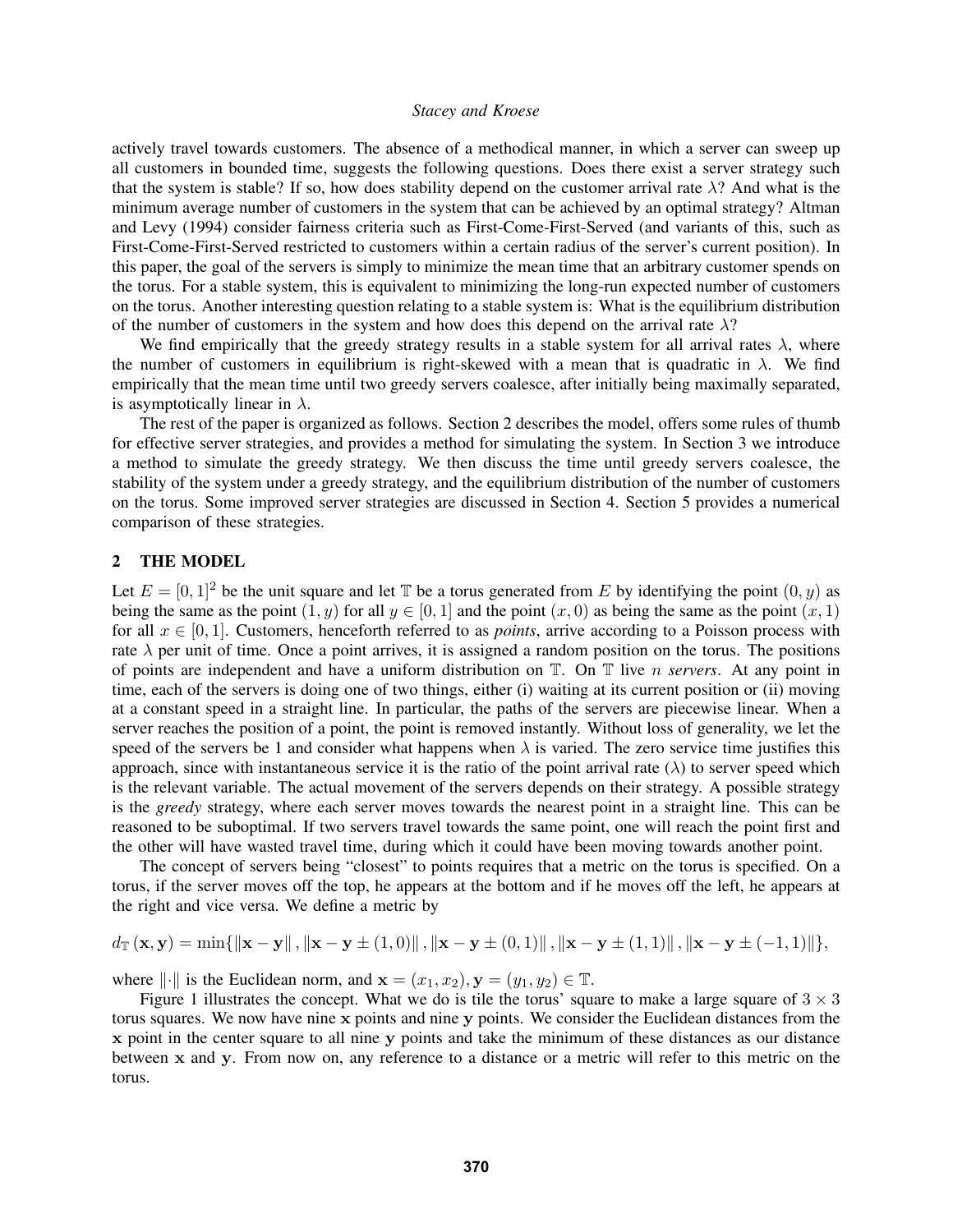*Stacey and Kroese*



Figure 1: Tiling to find the shortest distance between two points on a torus. The stars correspond to a single server and the dots correspond to a single point, to which the server is heading. The solid line indicates the shortest route.

The calculation of the torus metric can be simplified by noting that the square view of the torus is offering a snapshot, via a *viewing window*, of an underlying lattice in  $\mathbb{R}^2$ . Regardless of how we translate this viewing window, each point will be visible exactly once. If we translate the viewing window such that the server is at the position  $(0.5, 0.5)$ , then the shortest path from the server to any point lies entirely within the viewing window. Now rather than computing nine distances and finding the shortest, we only need to compute one.



Figure 2: Simplifying the torus metric calculation. The viewing window is moved from the original square with the solid border to the square with the dotted border. Note the shortest path from the server to the point lies entirely within the square with the dotted border.

The positions of the points at time t are described by a counting measure  $C_t$  where  $C_t(A)$  indicates the total number of points (at time t) in the set  $A \in \mathcal{B}(\mathbb{T})$  and  $\mathcal{B}(\mathbb{T})$  comprises the borel sets generated by the torus metric on T. The position of the servers at time t is described by a vector  $\vec{S}_t = (S_{t,1},...,S_{t,n})$ . Thus the continuous server system can be described by the random object  $(C_t, \vec{S}_t, t \geq 0)$  which takes values in  $\mathscr{C} \times \mathbb{T}^n$ , where  $\mathscr{C}$  is the set of all counting measures on  $\mathbb{T}$ .

The servers' goal is to minimize the mean time that an arbitrary customer spends on the torus. For a stable system, the total number of points on the torus converges in distribution; that is  $C_t(\mathbb{T}) \stackrel{d}{\rightarrow} C$  for some random variable C, interpreted as the steady-state number of waiting points. The servers' goal is to minimize  $\mathbb{E} C$ . Note that it is not obvious that the system is stable, although we find experimentally that it is.

In attempting to minimize  $\mathbb{E} C$ , servers can follow a large variety of strategies, some of which require a large amount of information on the positions of the points and the movements of the other servers. We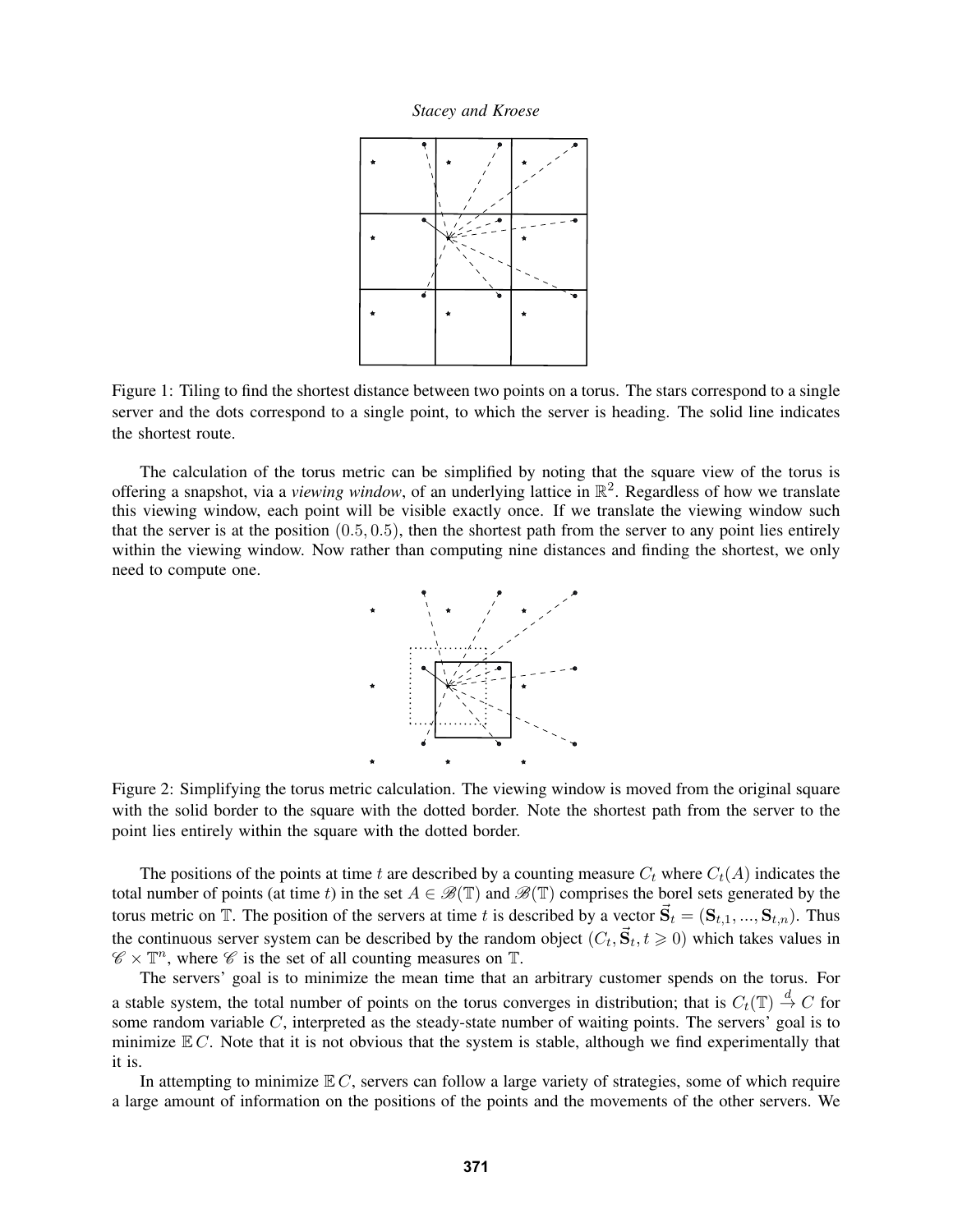assume the servers are omniscient; that is, they have complete knowledge of the system. The strategies that we consider in this paper require, however, only partial knowledge of the system.

Even with a *single server*, the optimal strategy is not clear. Does the problem reduce to solving a traveling salesman problem every time a new point arrives, or should the server follow a "self-avoiding" path, where its movement is biased away from regions where it has already been towards regions where the point density is greatest? Intuitively, taking account of differences in the point density over the torus becomes less important, the fewer the number of points on the torus.

With *multiple servers*, the optimal strategy is still less clear, since each server's actions affect the best actions of the other servers. A good starting point is to specify that the server obeys some sensible rule such as the following.

- 1. No server should move towards a point that another server will reach first.
- 2. Servers should collectively serve points in a "sensible" order. In particular, if there are  $m$  points currently on the torus and  $r_i$  is the remaining time until the *i*th point is removed, the servers should move so as to minimize  $\sum_{i=1}^{m} r_i$ . This is a variant on the traveling salesman problem. It will mean moving to denser areas first, so as to serve more points per unit time.
- 3. Since new points arrive uniformly distributed on the torus, the servers should ideally be maximally spread out such that the expected distance of a new point from the closest server is minimized.

The third rule of thumb is not always compatible with the second; that is, to minimize the total of the waiting points' service times. For example, if there is a cluster of points in one area, the time the closest server takes to reach and serve them all may be more than the time it takes for far away servers to reach the cluster and start serving some of them. If the far away servers help, the points will be removed faster but then the servers will be bunched up and the expected distance of a new point from the closest server will not be minimized. Hence future points will take longer to remove. The optimal strategy will involve a balance between serving the current points as quickly as possible and keeping the servers well spread out. Note that this is only an issue when there are multiple servers. For a single server, any point on the torus is as good as any other when minimizing the expected distance to a point that is yet to arrive.

For a single server, an important point to make is that the actual position of the server on the torus is irrelevant to the analysis. We can always translate the viewing window such that the server is at  $(0.5, 0.5)$ . It is the position of the points *relative* to the server that is important. Such a viewpoint has proved to be very beneficial for the analysis of continuous server systems on a circle, c.f. Kroese and Schmidt (1992).

For multiple servers, the positions of the servers relative to each other are important. Multiple servers will want to spread themselves out, such that the expected distance of a new point from the closest server is minimized. For the single server, any server location is as good as any other in terms of minimizing the expected distance to a new point.

To simulate the servers in action, we need to keep track of point arrivals as well as servers arriving at points. The following algorithm can be used for any server strategy by changing the allocation algorithm at Steps 1, 4 and 5.

Algorithm 2.1 (Server Simulation) *Let* si*represent the position of the* i*th server and let*p<sup>j</sup> *represent the position of the jth point. Start with a single point. Generate its position*  $p_1$  *uniformly on*  $\mathbb{T}$ *. Let the total number of points to have arrived be*  $N = 1$  *and the total time elapsed be*  $\mathcal{T} = 0$ *. Let*  $a_i$  *be the index of the point to which server i is allocated. Let*  $\delta_i$  *be the distance of server i from its allocated point,*  $\mathbf{p}_{a_i}$ *, and let*  $d_i$  *be the direction that server i must travel in to reach*  $p_{a_i}$ *. Let*  $\tau_i$  *be the time remaining until event i occurs, let*  $\ell_i$  *be the location of this event and let*  $\epsilon_i$  *be the type of the event, either 'server arrival at a point' or 'server arrival at space' or 'point arrival'.*

1. *Allocate the servers according to some allocation strategy.*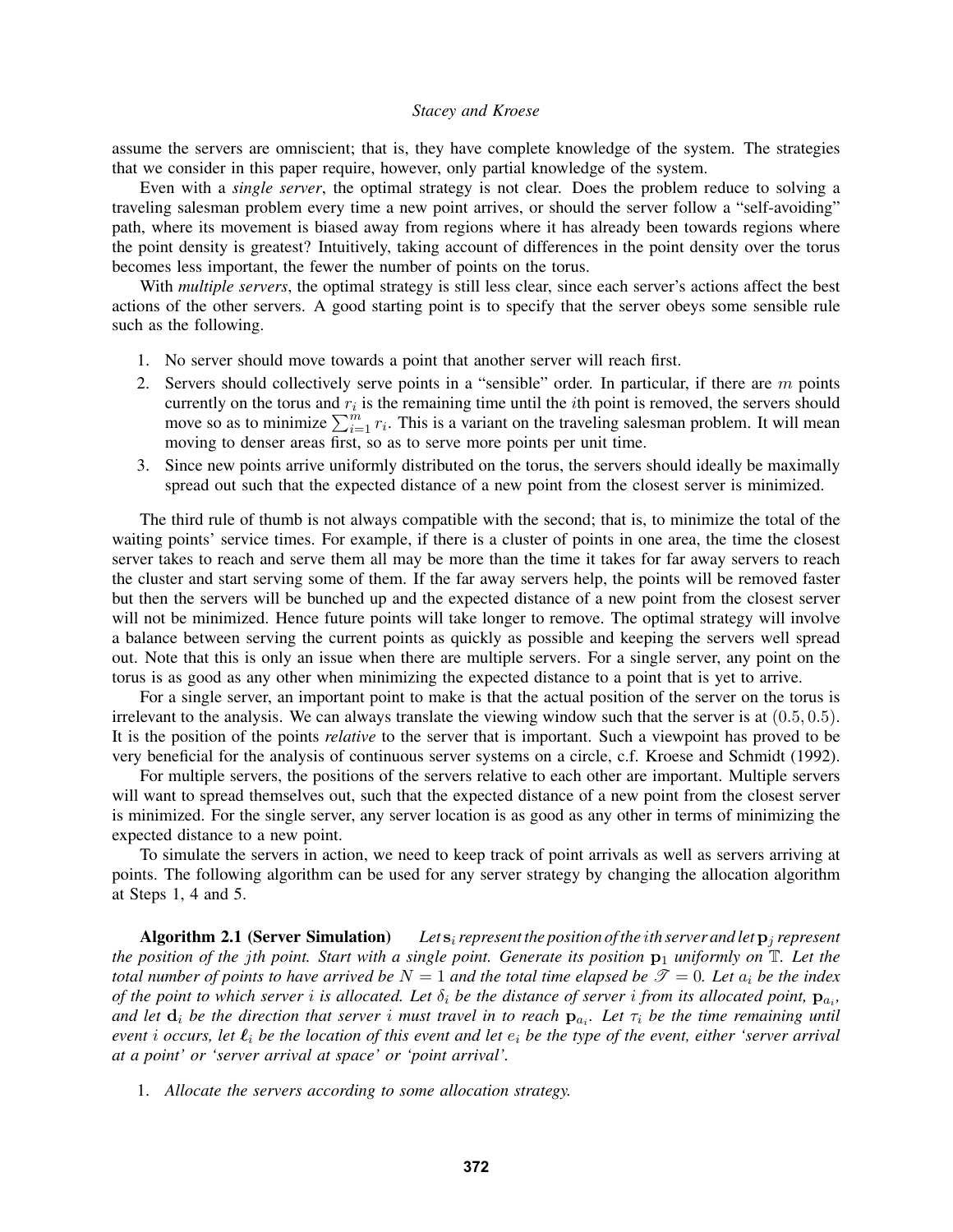- 2. *Construct a list of upcoming events. This contains one event for each server arriving at its next point (events 1 to* n*) and one event for the next arrival of a new point (event* n + 1*). For each event*  $i = 1, ..., n + 1$ *, store: the time until it occurs,*  $\tau_i = \delta_i$  *for*  $i = 1, ..., n$  *and*  $\tau_{n+1} \sim \text{Exp}(\lambda)$ *; the location,*  $\ell_i = s_i + \tau_i d_i \mod 1, i = 1, ..., n$  and  $\ell_{n+1} \sim \mathsf{U}[0, 1)^2$ ; and the type of event,  $e_i$ .
- 3. *Find the next event by sorting the list of upcoming events to find the event where*  $\tau_i = \min_{i=1,\dots,n+1} \tau_i$ . Let k be the index of that event and set  $T = \tau_k$ . If the next event type,  $e_k$ , *is a server arrival, go to Step 4; otherwise, if the next event type is a point arrival, go to Step 5. Set*  $\mathscr{T} = \mathscr{T} + \tau_k$ *.*
- 4. **(SERVER ARRIVAL EVENT)** *Remove the point at*  $p_k$ . *Update the server positions by setting*  $s_i = s_i + T d_i \bmod l$ ,  $i = 1, ..., n$ . Reallocate all servers according to the allocation strategy. *Record*  $\mathbf{d}_i$ ,  $a_i$  and  $\delta_i$  for  $i = 1, ..., n$ . Update the list of upcoming events as follows. Set  $\tau_i = d_i$ *for*  $i = 1, ..., n$  and  $\tau_{n+1} = \tau_{n+1} - T$ . Set the locations,  $\ell_i = s_i + Td_i \text{ mod } 1$ ,  $i = 1, ..., n$ . If *necessary (not necessary for the greedy strategy), reset the type of event, i.e.*  $e_i = 'server$  arrival *at a point' or 'server arrival at space'. Go to Step 3.*
- 5. **(POINT ARRIVAL EVENT)** *Update the server positions by setting*  $s_i = s_i + Td_i \text{ mod } 1$ ,  $i =$ 1, ..., *n.* Generate a  $\mathsf{U}[0,1)^2$  random vector and append it to the list of points. Set  $N = N + 1$ . *Reallocate all servers according to the allocation strategy. Record*  $\mathbf{d}_i$ ,  $a_i$  and  $\delta_i$  for  $i = 1, ..., n$ . *Update the list of upcoming events as follows. Set*  $\tau_i = \delta_i$  *for*  $i = 1, ..., n$  *and*  $\tau_{n+1} \sim \text{Exp}(\lambda)$ *. Set the locations,*  $\ell_i = s_i + Td_i \mod 1$ ,  $i = 1, ..., n$ . If necessary (not necessary for the greedy *strategy), reset the type of event, i.e.*  $e_i = 'server$  arrival at a point' or 'server arrival at space'. *Go to Step 3.*

We stop when we reach some maximum number of points or some time limit. Note that under some strategies, such as the greedy strategy, it is only necessary to reallocate those servers who were heading for the point that was just reached in Step 4. The other servers' directions will remain unchanged until they reach their point or a new point arrives.

## 3 THE GREEDY STRATEGY

Recall that under the greedy strategy *each server is assigned to the point closest to it*. When there are no points on the torus, the servers stay in their current positions. The allocation strategy for the greedy servers can be summarized as follows.

Algorithm 3.1 (Allocation Strategy: Greedy Server) *,*  $\mathbf{p}_j$ *,*  $\delta_i$ *,*  $\mathbf{d}_i$ *, and*  $a_i$  *be as in Algorithm* 2.1. Let p be the number of points on the torus. Define an an "offset" vector  $O_i = (0.5, 0.5) - s_i$ .

- 1. If there are no points on the torus ( $p = 0$ ), set the servers' directions  $\mathbf{d}_i$  to  $(0,0)$  for all  $i = 1, ..., n$ *and stop; otherwise, proceed with the following steps.*
- 2. For each server  $i = 1, ..., n$ , create a new set of points,  ${\bf p}_{i,j}, j = 1, ..., p$ } = { ${\bf p}_j + {\bf O}_i \text{ mod } 1, j = 1, ..., p$ *}*.
- 3. *For*  $j = 1, ..., p$ , let  $\delta_{i,j} = ||\mathbf{p}_{i,j} (0.5, 0.5)||$  *be the distance from server i to point* j.
- 4. *Set*  $\delta_i = \min_{j=1,\dots,p} \delta_{i,j}$  *be the distance of server i from its closest point. Let*  $a_i$  *be the corresponding index of this point.*
- 5. *To each server i, assign a direction*  $\mathbf{d}_i = (\mathbf{p}_{i,a_i} (0.5,0.5))/\delta_i$ .

Servers following the greedy strategy do not follow any of the sensible rules of thumb specified in Section 2. The first rule (no server should move towards a point that another server will reach first) is clearly violated. Servers also do not serve points in a sensible order (the second rule of thumb). However, the most important drawback of the greedy strategy is that the servers *coalesce* (end up on top of each other)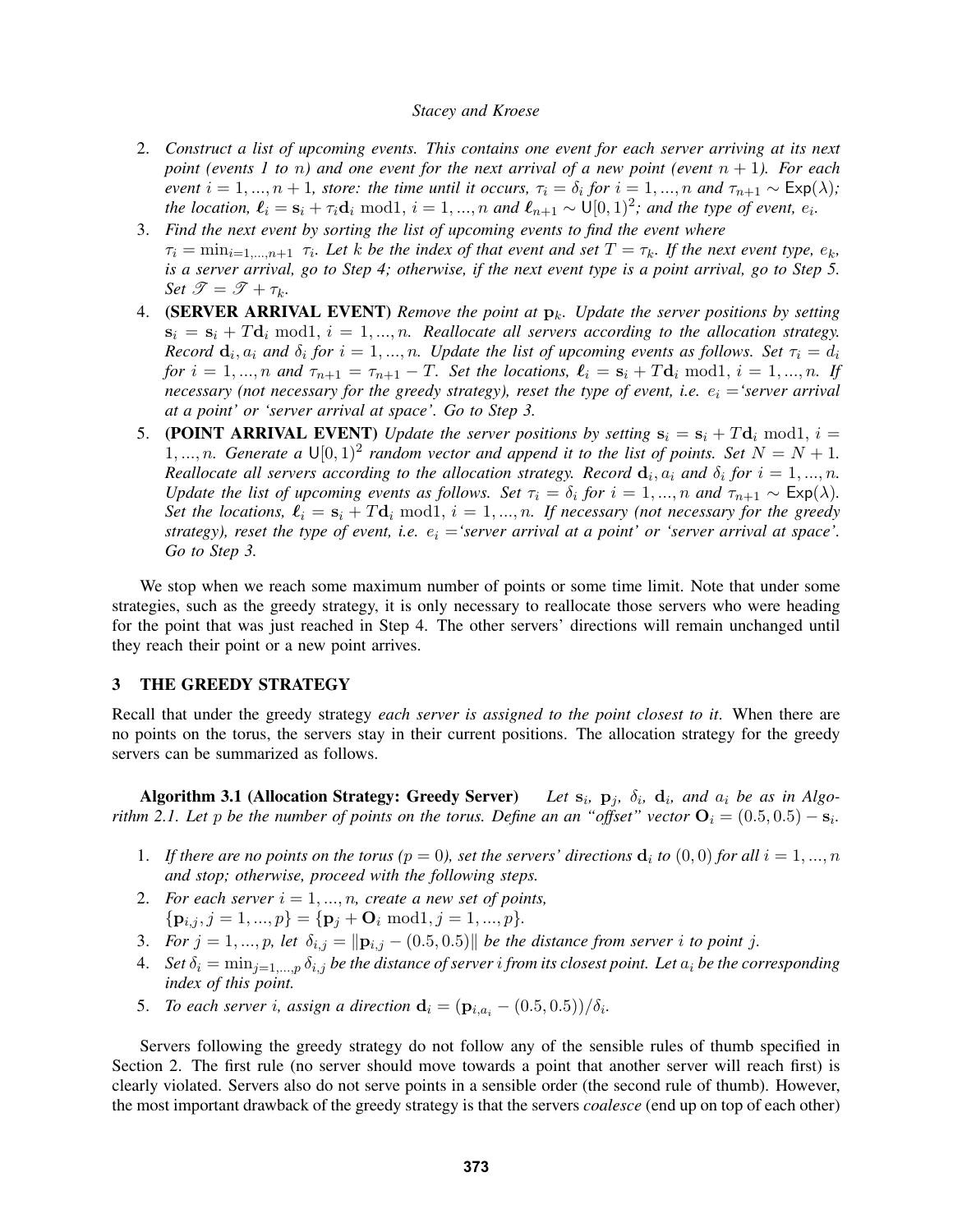very quickly and, therefore, might as well be considered as a single server from the time of coalescence onwards. Consider the series of plots in Figure 3, where the servers are represented as pacmen chasing the points which are represented as cherries. The thick dashed lines represent the directions in which the pacmen are moving and the dotted lines represent the paths along which they have moved so far.



Figure 3: Coalescence of greedy servers.

#### 3.1 Server Coalescence Times Under the Greedy Strategy

Our empirical observations are that for a higher point arrival rate  $\lambda$  the coalescence of the greedy servers is slower. Intuitively this makes sense, since in order to coalesce, servers will need to be heading towards the same point and/or different points that are quite close together but at some stage they must be heading toward the same point. The more points on the torus, the less likely that any two servers at different given positions will be heading towards the same point. The coalescence of two greedy servers was investigated via Monte Carlo simulation. For the purposes of the simulation, coalescence was defined to have occurred when the two servers reached within  $10^{-5}$  of each other. We find that the number of point arrivals before coalescence appears to be asymptotically *quadratic* in the point arrival rate  $\lambda$  and that the time before coalescence appears to be asymptotically *linear* in the point arrival rate λ. Figure 4 shows the mean number of point arrivals until coalescence for various  $\lambda$  values. A quadratic trend line is also displayed. The corresponding  $R^2$  for the fit was 0.9997. The data for Figure 4 was generated from 10000 simulation runs until coalescence using  $\lambda = 1, ..., 15$ . The two servers were initially maximally separated.



Figure 4: Mean number of arrivals before coalescence of two greedy servers, starting with one point as per Algorithm 2.1.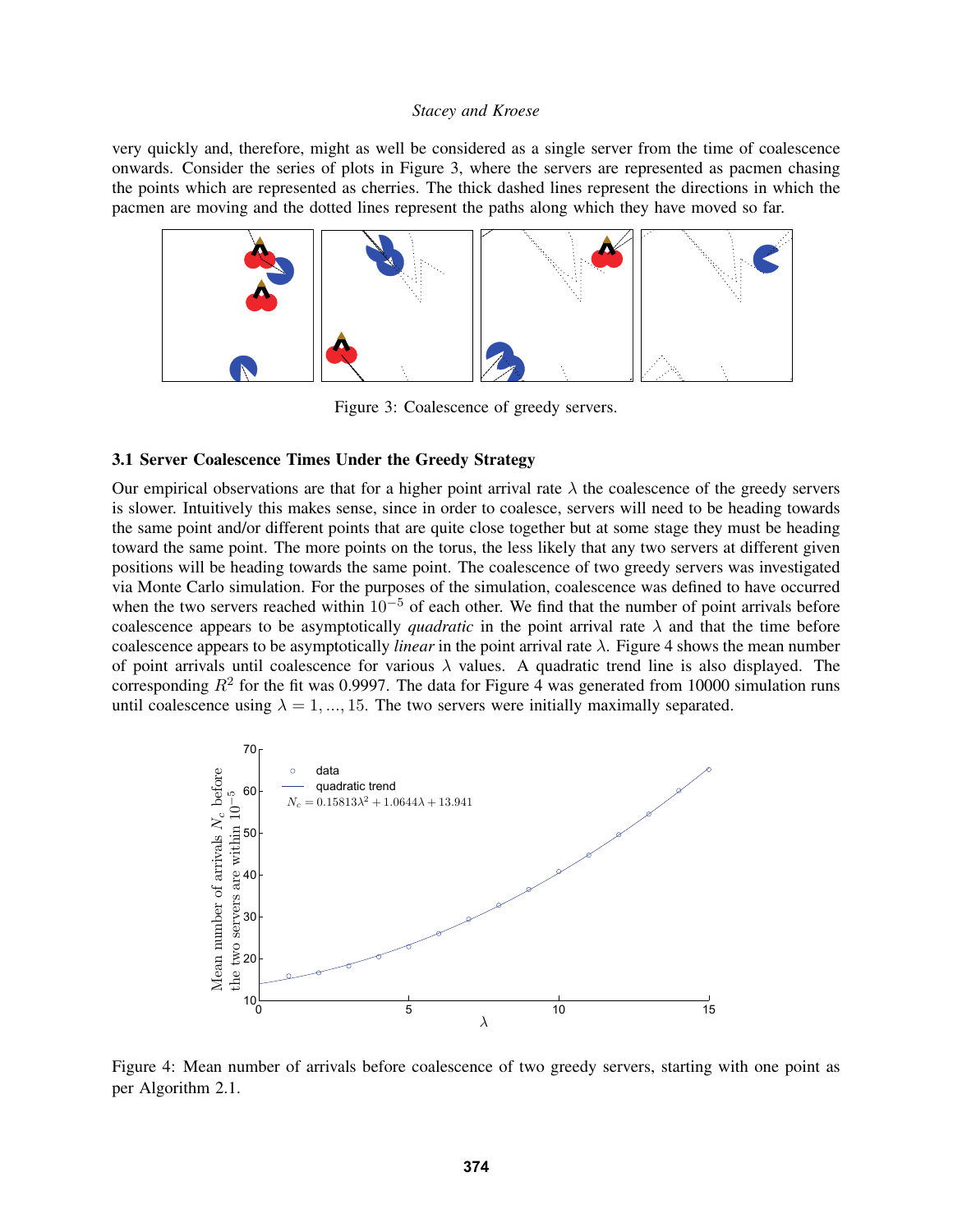Figure 5 shows the mean time until coalescence for various  $\lambda$  values. A linear trend line was fitted, excluding the first 20 observations. The corresponding coefficient of determination for the fit was 0.9159. The data for Figure 5 was generated from 1000 simulation runs until coalescence using  $\lambda = 1, ..., 300$ . The two servers were initially maximally separated.



Figure 5: Mean time until coalescence of the two greedy servers, starting with one point as per Algorithm 2.1.

The aberrant behavior in the earlier observations of Figure 5 could be due to the servers waiting a significant time with no points on the torus. This effect disappears as the point arrival rate increases.

#### 3.2 When Does the Greedy Strategy Lead to a Stable System?

Since it seems that for any finite  $\lambda$ , the greedy servers do eventually coalesce to the same positions, a stable system with  $n$  servers will in the long-run be equivalent to a stable system with a single server. Hence, without loss of generality, we can restrict ourselves to the case of a single greedy server. We find empirically that at equilibrium the mean number of points on the torus is a quadratic in  $\lambda$  (see Figure 6).



Figure 6: Equilibrium mean number of points for  $\lambda = 40, 80, 120, 160, 200$ . A quadratic trend line through the origin is fitted.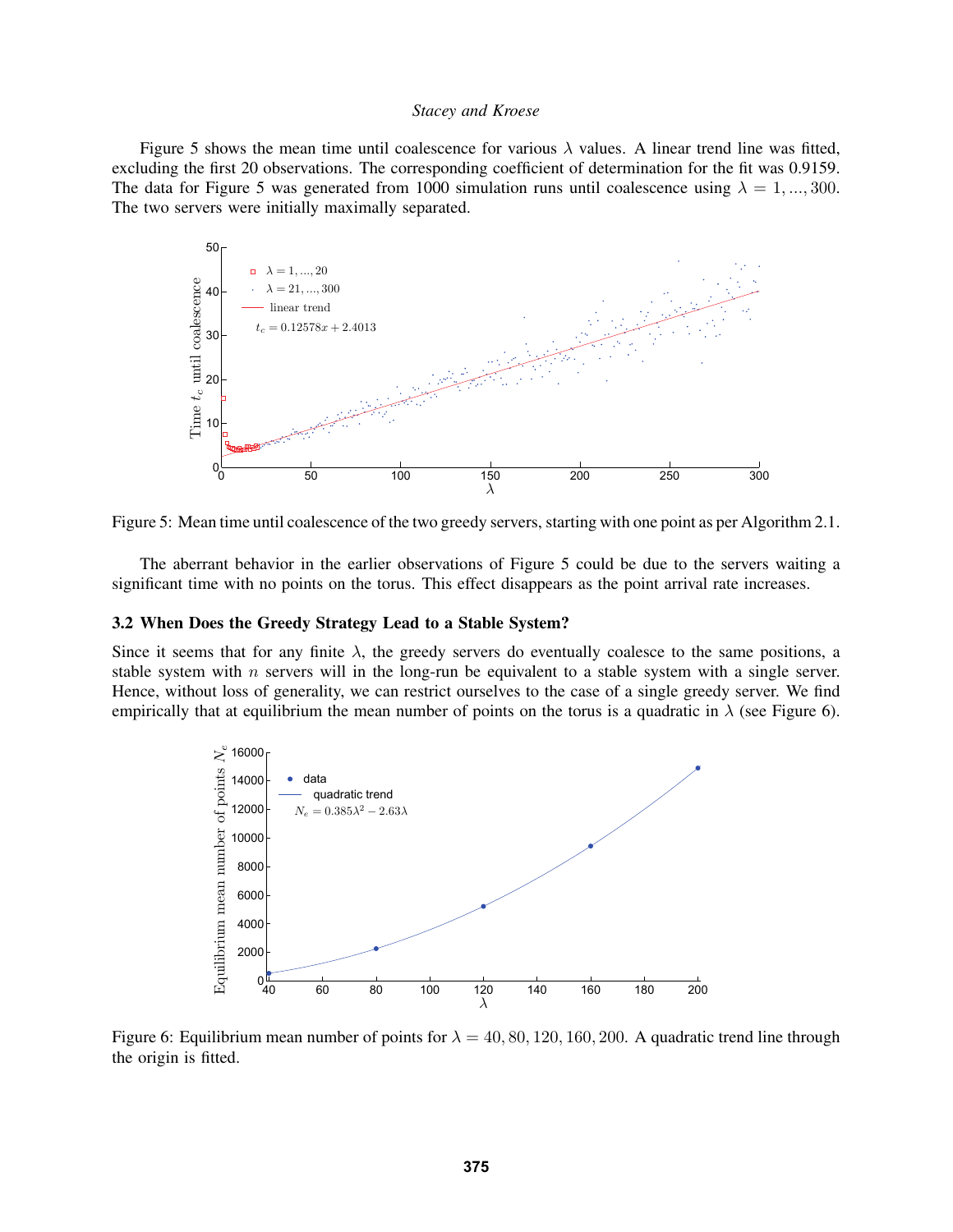This makes intuitive sense. The number of points on the torus will increase until such time that the mean distance between each point and the closest next point is equal to the reciprocal of the arrival rate  $\lambda$ . Since the torus is a two-dimensional space, multiplying  $\lambda$  by a factor k causes the required number of points to change by a factor  $k^2$ . Figure 6 displays the equilibrium mean number of points for  $\lambda = 40, 80, 120, 160, 200$ . We also know the mean will be 0 for  $\lambda = 0$ . Hence, a quadratic trend line through the origin is fitted and the  $R^2$  for the fit is 0.999993. For each λ, the system was simulated in equilibrium for  $5 \times 10^6$  point arrivals. The total time spent in each state (number of points) was recorded and the equilibrium mean number of points was estimated from this information.

To gain an idea of the evolution of the mean number of points in the system, starting from a single point until the system reaches equilibrium, Figure 7 displays, for various  $\lambda$ , the mean number of points on the torus at the time of the Nth arrival (the middle lines). The two lines on either side of the middle line are upper and lower 95% confidence bounds. The data for Figure 7 was generated from 1000 simulation runs of 1000 point arrivals in each run, for  $\lambda = 1, 2, ..., 10$ . Equilibrium was reached by 1000 point arrivals for each of these  $\lambda$  values.



Figure 7: Mean number of points on the torus at the time of the Nth arrival for  $\lambda = 1, 2, ..., 10$ .

What the plot of the mean number of points on the torus does not tell us is how the number of points on the torus fluctuates in equilibrium.

#### 3.3 What is the Equilibrium Distribution of the Number of Points Waiting for Service?

Figure 8 depicts the results of a simulation run with a single greedy server and an arrival rate of  $\lambda = 200$ . The number of points waiting for service on the torus appeared to reach an equilibrium of around 14900 points after 100,000 point arrivals. It was run for a total burn-in period of 1 million point arrivals and from that point onwards the total time spent at each number of points on the torus was recorded for a further 50 million arrivals. The empirical probability mass function that was generated from the data is shown normalized in Figure 8 (a). A kernel density estimate is fitted. Figure 8 (b) provides an indication of the spatial distribution of points in equilibrium for an arrival rate of 200.

An interesting observation from Figure 8 (a) is that the distribution is positively skewed. Perhaps this is due to the fact that, at low point levels when the drift is upwards, the arrival rate is constant at  $\lambda$ , regardless of the server's position on the torus, whereas at high point levels when the drift is downwards, the rate at which the server removes points is highly dependent on its position. If the server happens to be in a relatively sparse area of the torus when the point levels are high, the high levels will persist until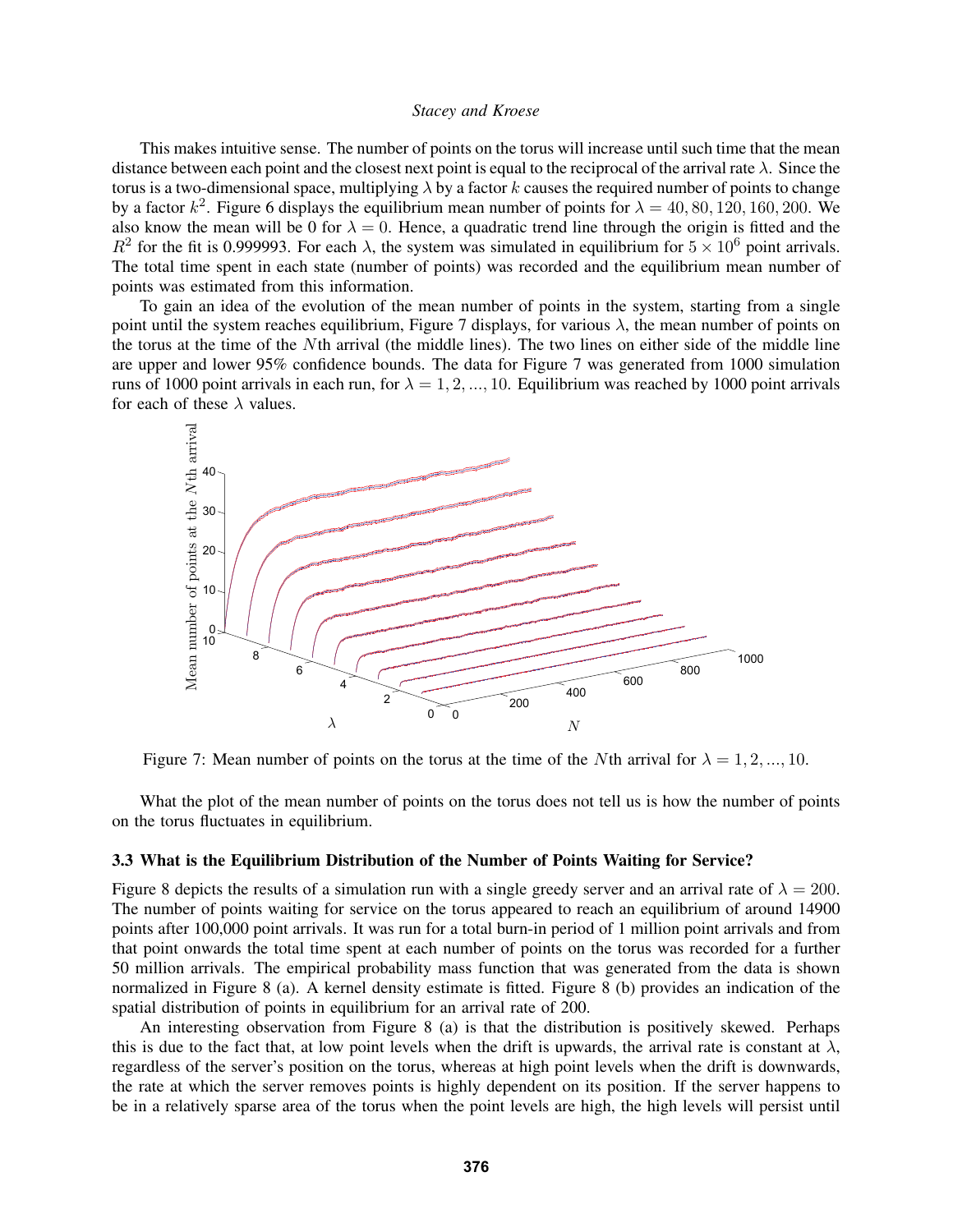the server reaches a denser region. Under the greedy strategy, the server will eventually be drawn to the denser regions but new points that land close to him and on the wrong sides can disrupt his progress.





(a) A normalized version of the empirical probability mass function (b) A snapshot in equilibrium of the positions of of the steady state number of waiting points on the torus C for a single greedy server and an arrival rate  $\lambda = 200$ .

waiting points on the torus for a single greedy server and an arrival rate  $\lambda = 200$ . The frame of reference has been shifted such that the server is at (0.5,0.5).

Figure 8: Equilibrium distribution for  $\lambda = 200$ .

# 4 BETTER STRATEGIES

The greedy strategy has several important drawbacks related to its violation of sensible rules of thumb for server behavior. The coalescence of greedy servers, in particular, is a significant problem but one that can be easily solved, for example, by the strategy we term "simple sharing".

#### 4.1 Simple Sharing

Simple sharing is a simple improvement on the greedy strategy which prevents servers from coalescing. The allocation algorithm is as follows.

#### Algorithm 4.1 (Allocation Strategy: Simple Sharing)

- 1. *Allocate each server individually to a point via the greedy strategy. If there are no points on the torus, the servers stay where they are.*
- 2. *Look for clashes where two or more servers are allocated to the same point. If there are none, stop (the servers have been allocated); otherwise, go to Step 3.*
- 3. *For the servers which are not the closest to the point they have been allocated, add the point to which they would be heading to a 'taboo list of points' for that server. Reallocate these servers via the greedy strategy, over the set of points excluding those on their taboo lists. If, for a server, there are no points on the torus which are not on the taboo list, the servers stay where they are. Go back to Step 2.*

It does not make much sense to compare the performance of the simple sharing strategy to the performance of the greedy strategy since under the greedy strategy, multiple servers very quickly coalesce to be one. Therefore, any comparison with multiple servers would seem unfair, and with a single server the two strategies are equivalent. Perhaps it is best to accept the simple sharing strategy as strictly better than the greedy one and to use this as a base to compare with more advanced strategies.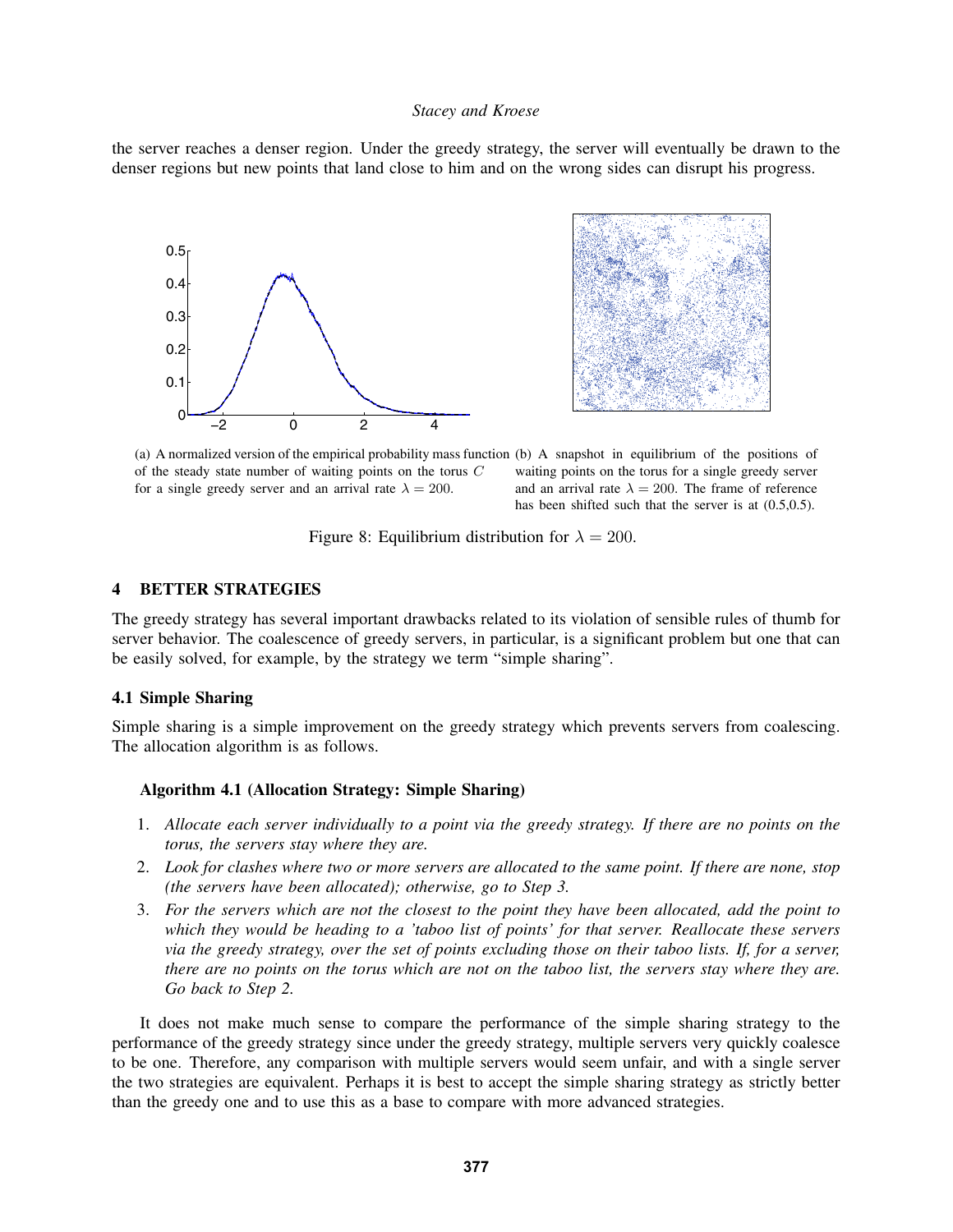### 4.2 m-Step Ahead Sharing

In the simple sharing strategy, the servers only look one step ahead. Say there are two servers and two points. Server 1 is closest to point 1, but server 1 could also reach point 2, going via point 1, faster than server 2 could reach point 2. The simple sharing strategy would allocate server 1 to point 1 and server 2 to point 2. The servers need to look 2 steps ahead here. "m-step ahead sharing" extends the simple sharing strategy in this way. The algorithm can be programmed as follows.

### Algorithm 4.2 (Allocation Strategy:  $m$ -Step Ahead Sharing)

- 1. *If there are no points on the torus, the servers stay where they are. Stop the algorithm; otherwise, for each server i, create a list*  $\mathcal{F}_{i,1} = \{1,2,...,p\}$  *of points that they can visit on the first step (Initially this includes all points). Allocate each server individually via the greedy strategy over the set of points*  $\mathscr{F}_{i,1}$ *. Let*  $a_{i,1}$  *be the index of the point, to which server i is allocated. For each server i*, *create* a list  $\mathscr{F}_{i,2} = \{1,2,...,p\} \setminus \{a_{i,1}\}$  *of points that server i can visit subsequently. Then for*  $j = 2, ..., m$ ,
	- *(a)* If  $\mathcal{F}_{i,j}$  is empty, stop and go to Step 2; otherwise let  $a_{i,j}$  be the index of the point in  $\mathcal{F}_{i,j}$  that *is closest to point*  $a_{i,j-1}$ *.*
	- *(b) Set*  $\mathscr{F}_{i,j+1} = \mathscr{F}_{i,j} \setminus \{a_{i,j}\}\$ and go to Step 1.(a).
	- *Thus we define the path that server* i *would follow if acting alone, to serve the next* m *points.*
- 2. Find the server  $i_1$  which reaches its first point first and the server  $i_2$  which reaches its first point *second. For all points in*  $\{a_{i_1,j}, j = 1, 2, ..., m\}$  *that server*  $i_1$  *will reach before server*  $i_2$  *reaches its first point, add these points to a list*  $\mathbf{c}_{i_1}$  *of confirmed points for server*  $i_1$ *. Let*  $v_i$  *be the size of* c<sup>i</sup> *for each server* i*, interpreted as the number of points already allocated to server* i*. Set*  $\mathscr{F}_{i,j} = \mathscr{F}_{i,j} \setminus \mathbf{c}_{i_1}$  for all  $i \neq i_1, j = 1, 2, ..., m$ . This removes the points that have been confirmed *for server*  $i_1$  *from the list of points that the other servers can visit.*
- 3. If  $v_i \geq 1$  for all *i* then go to Step 7; otherwise, go to Step 4.
- 4. For each server *i* with  $v_i = 0$ , reallocate the server individually via the greedy strategy over the *set of points in*  $\mathscr{F}_{i,1}$ *. If*  $\mathscr{F}_{i,1}$  *is empty, set*  $v_i = m$  *and*  $a_{i,1} = \emptyset$ *.*
- 5. For servers i with  $a_{i,1} \neq \emptyset$ , let  $a_{i,1}$  be the index of the point, to which server i is allocated. Create *a list*  $\mathscr{F}_{i,2} = \mathscr{F}_{i,1} \setminus \{a_{i,1}\}$  *of points that server i can visit subsequently. Then for*  $j = 2, ..., m$ , *(a)* If  $\mathcal{F}_{i,j}$  is empty, stop and go to Step 6; otherwise set  $a_{i,j}$  to be the index of the point in  $\mathcal{F}_{i,j}$ *that is closest to point*  $a_{i,j-1}$ *.* 
	- *(b) Set*  $\mathscr{F}_{i,j+1} = \mathscr{F}_{i,j} \setminus \{a_{i,j}\}\$  *and go to Step 5.(a).*
- 6. Find the server  $i_1$  which reaches first its first point of those points for which it has not been confirmed and the server i<sub>2</sub> which reaches second its first point of those points for which it has not been *confirmed. For all points in*  $\{a_{i_1,j}, j = v_i + 1, v_i + 2, ..., n\}$  *that server*  $i_1$  *will reach before server*  $i_2$  *reaches its first point, add these points to the list*  $\mathbf{c}_{i_1}$  *of confirmed points for server*  $i_1$ *. Set*  $\mathscr{F}_{i,j} = \mathscr{F}_{i,j} \setminus \mathbf{c}_{i_1}$  for all  $i \neq i_1, j = 1, 2, ..., m$ . This removes the points that have been confirmed *for server*  $i_1$  *from the list of points that the other servers can visit.*

If  $\bigcup_i \mathbf{c}_i = \{1, 2, ..., p\}$ ; that is, if all points have been confirmed to a server, go to Step 7; otherwise, *go to Step 3.*

7. *Set*  $a_i = a_{i,1}$  *for all servers i; that is, allocate server i to point*  $a_i$ *. For servers i with*  $a_i = \emptyset$ *, set the server direction*  $\mathbf{d}_i = (0,0)$  *(the server stays where it is). For servers i with*  $a_i \neq \emptyset$ *, set*  $\delta_i$  to be the distance of server i from point  $a_i$  and set the server direction  $\mathbf{d}_i$  such that server i *reaches point*  $a_i$  in the minimum distance  $\delta_i$  (calculate this  $\mathbf{d}_i$  in the same way as for the previous *algorithms). The servers have been allocated.*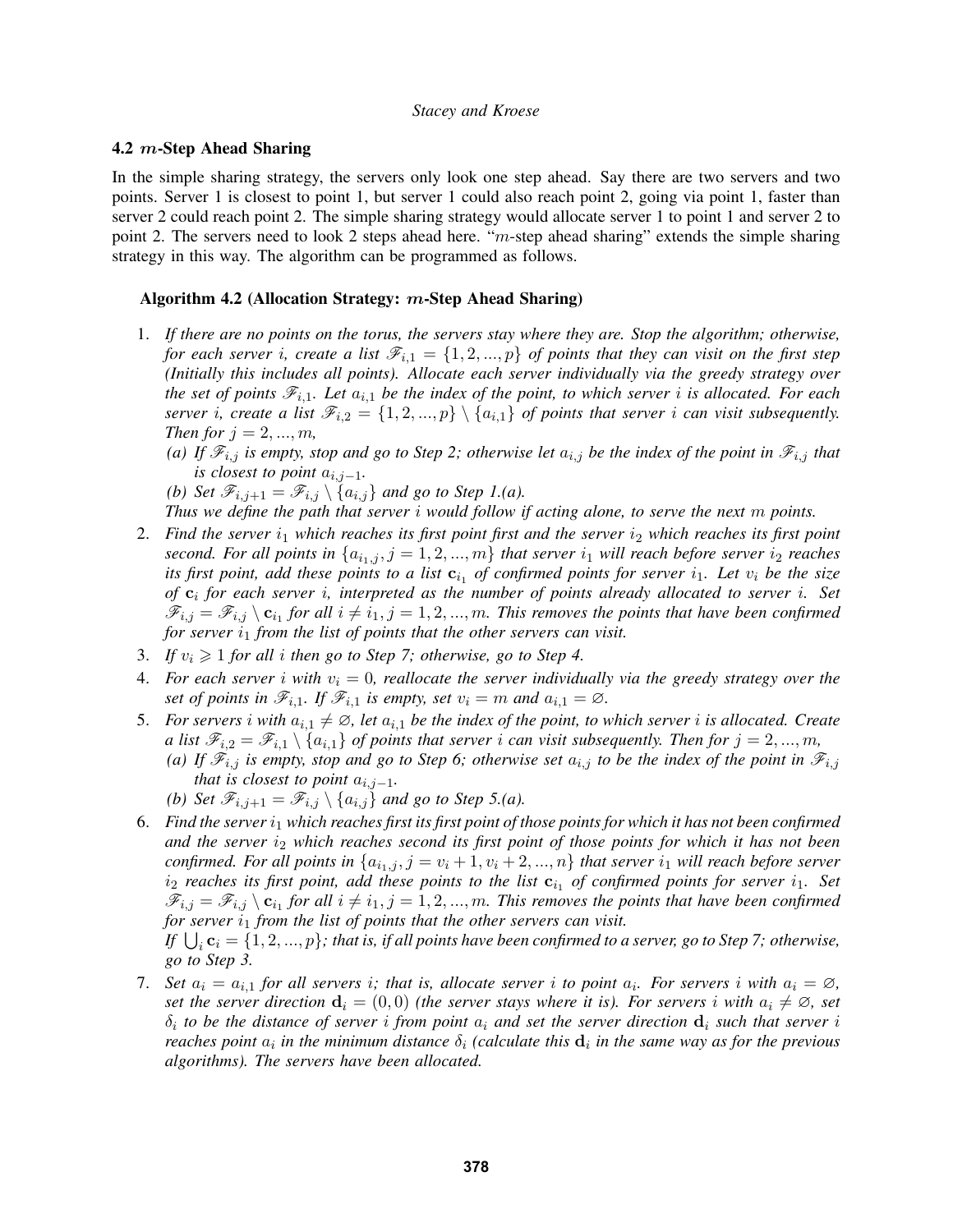#### 5 A COMPARISON BETWEEN THE STRATEGIES

As mentioned earlier, a comparison of the "simple sharing" and "m-step ahead sharing" strategies with the greedy strategy would not make a great deal of sense, but they can be compared to each other. Empirically we find that the "m-step ahead sharing" strategy performs at least as well as the simple sharing strategy but, somewhat surprisingly, not a great deal better. Table 1 provides the comparison.

Table 1: Comparison of the equilibrium mean number of points waiting on the torus  $\mathbb{E}C$  under the simple sharing and *m*-step ahead sharing strategies for  $\lambda = 1, ..., 10$ .

| $\lambda$ | simple<br>sharing | 5-step<br>ahead<br>sharing | $\lambda$ | simple<br>sharing | 5-step<br>ahead<br>sharing |
|-----------|-------------------|----------------------------|-----------|-------------------|----------------------------|
|           | 0.30              | 0.30                       | 6         | 2.75              | 2.66                       |
| 2         | 0.65              | 0.64                       |           | 3.57              | 3.43                       |
| 3         | 1.04              | 1.03                       | 8         | 4.53              | 4.36                       |
| 4         | 1.51              | 1.48                       | 9         | 5.69              | 5.45                       |
| 5         | 2.07              | 2.01                       | 10        | 7.00              | 6.73                       |

### 6 CONCLUSIONS AND FURTHER RESEARCH

When multiple servers each follow the greedy strategy, the servers coalesce, with the consequence that in the long run multiple servers are no more effective than a single server. We found empirically that the number of arrivals until coalescence increases quadratically in the point arrival rate  $\lambda$ , and that the time until coalescence increases linearly in  $\lambda$  for sufficiently large  $\lambda$ .

Since greedy servers coalesce, it is sufficient to consider a single greedy server in the long-run. For a single greedy server, we found empirically that the number of points on the torus reaches a stochastic equilibrium with a mean that is quadratic in the arrival rate  $\lambda$ . For sufficiently large  $\lambda$ , we found that the equilibrium distribution of the number of points on the torus is positively skewed. We then investigated and compared some simple modifications to the greedy strategy, which prevented multiple servers from coalescing.

Further research could examine how the equilibrium mean number of points on the torus  $\mathbb{E}C$  is related to the number of servers under the simple sharing and m-step ahead strategies. We would expect the relationship to be linear for high arrival rates  $\lambda$ . As a refinement on the m-step ahead strategy, we could consider sending servers which are not allocated to points into "empty" areas of the torus such that the expected distance of a new point to the closest server is minimized. We would like to investigate densitydependent strategies such as the one mentioned in the second "sensible rule of thumb" in Section 2. This could be extended to multiple servers and combined with the idea of sending unallocated servers into empty areas of the torus. We would like to obtain analytical results to match the empirical results in this paper as well as for the further research topics mentioned above.

## ACKNOWLEDGEMENTS

Dirk Kroese would like to acknowledge the support of the Australian Research Council through the Discovery Grant DP0985177.

## REFERENCES

Altman, E., and S. Foss. 2004. "Polling on a Space with General Arrival and Service Time Distribution". *INRIA Centre Sophia Antipolis* 20:187–194.

Altman, E., and H. Levy. 1994. "Queueing in Space". *Advances in Applied Probability* 26:1095–1116.